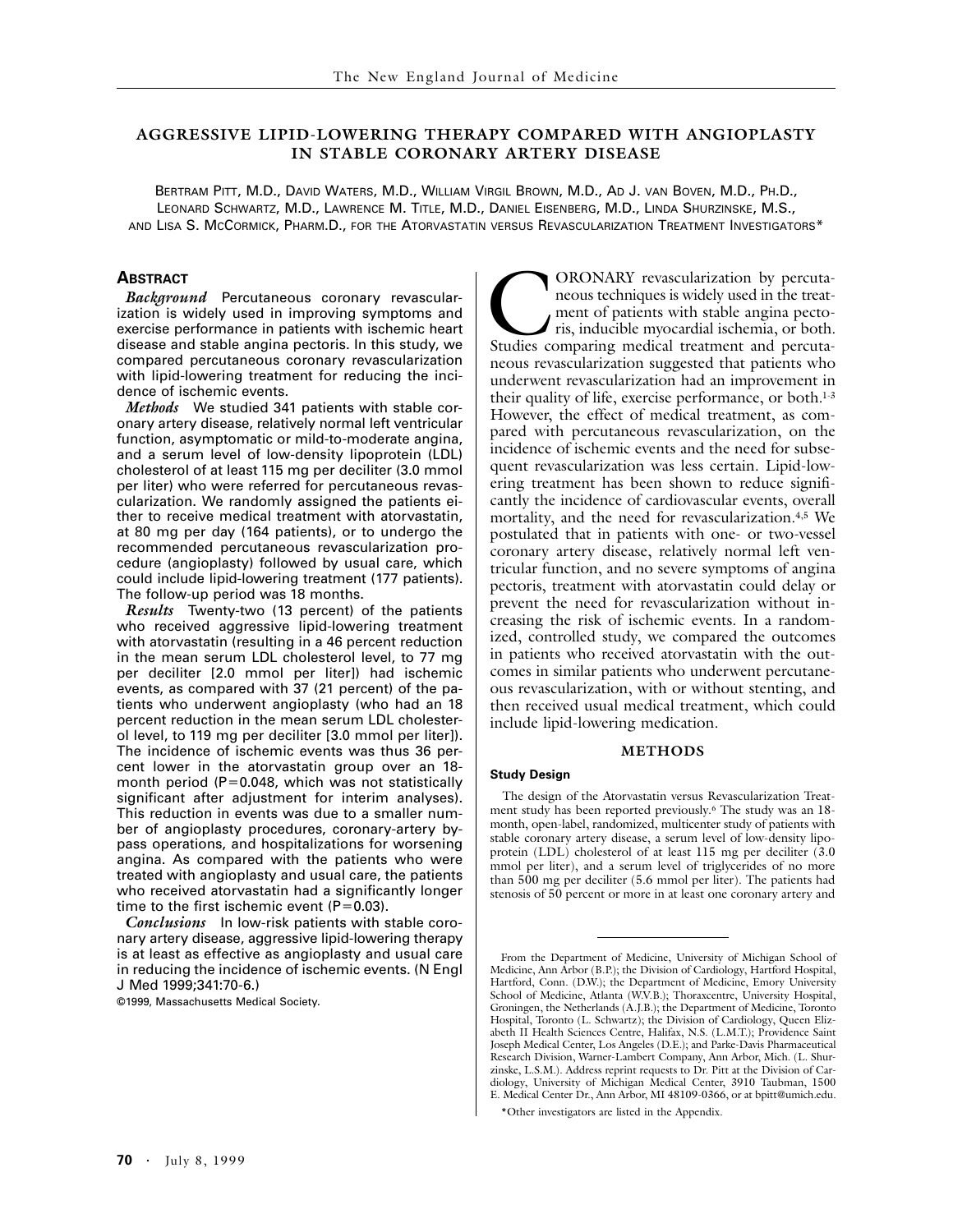had been recommended for treatment with percutaneous revascularization. The patients were asymptomatic or had Canadian Cardiovascular Society (CCS) class I or II angina (four patients had more severe angina) and were able to complete at least four minutes of a treadmill test conducted according to the Bruce protocol or a bicycle exercise test at 20 W per minute without marked electrocardiographic changes indicative of ischemia.7-9 Major criteria for exclusion from the study were left main coronary artery disease, triple-vessel disease, unstable angina or myocardial infarction within the previous two weeks, and an ejection fraction of less than 40 percent. Informed consent was obtained from the study patients, and the research protocol was approved by the appropriate institutional review boards.

#### **Treatment**

The patients were stratified according to whether they had singleor double-vessel disease (defined as stenosis of 50 percent or more in one or two coronary arteries, respectively) and were then randomly assigned either to receive medical treatment with 80 mg of atorvastatin (Lipitor, Parke-Davis, Ann Arbor, Mich.) per day or to undergo the recommended percutaneous revascularization procedure (angioplasty), followed by usual care, which could include lipid-lowering treatment. There was no washout period for patients already receiving lipid-lowering medication. Patients assigned to receive atorvastatin discontinued any other lipid-lowering medication they might have been taking and began taking atorvastatin (80 mg per day), whereas patients assigned to angioplasty and usual care were allowed to continue their current drug regimen.

### **Statistical Analysis**

An independent end-points committee, the members of which were unaware of the treatment assignments, reviewed all ischemic events, and all analyses were based on the committee's classification of ischemic events.

The Cochran–Mantel–Haenszel test, with stratification according to the participating center and the extent of disease, was used in an intention-to-treat analysis to compare the two treatment groups in regard to the proportion of patients with ischemic events. We defined an ischemic event as at least one of the following: death from cardiac causes, resuscitation after cardiac arrest, nonfatal myocardial infarction, cerebrovascular accident, coronaryartery bypass grafting, angioplasty, and worsening angina with objective evidence resulting in hospitalization. We used a Cox proportional-hazards analysis and Kaplan–Meier curves to examine the time to a first ischemic event.

The sample size was planned to provide the study with 85 percent power, with a two-sided level of significance of 5 percent for the detection of a difference between treatment groups in the proportion of patients with ischemic events. Assumptions included event rates of 20 percent and 35 percent over a period of 18 months in the atorvastatin and angioplasty groups, respectively.

Because of concern about the safety of patients not undergoing percutaneous revascularization as the initial treatment, we performed two interim analyses, using the O'Brien–Fleming stopping rule. Consequently, the significance level for the final analysis of the incidence of ischemic events was adjusted from 5 percent to 4.5 percent.10 All remaining variables were tested with a 5 percent level of significance.

## **RESULTS**

### **Patients**

A total of 341 patients at 37 centers in North America and Europe were randomly assigned to treatment groups between July 1995 and December 1996. The characteristics of the patients in the two treatment groups were similar at base line (Table 1). There were small but significant differences between the groups in terms of sex, concurrent use of aspirin

#### **TABLE 1.** BASE-LINE CHARACTERISTICS OF THE PATIENTS.\*

| <b>CHARACTERISTIC</b>                                      | <b>ATORVASTATIN</b><br><b>GROUP</b><br>$(N = 164)$ | ANGIOPLASTY<br><b>GROUP</b><br>$(N = 177)$ |
|------------------------------------------------------------|----------------------------------------------------|--------------------------------------------|
| Male sex — no. of patients $(\%)\uparrow$                  | 130(79)                                            | 157 (89)                                   |
| Race — no. of patients $(\%)$                              |                                                    |                                            |
| White                                                      | 157 (96)                                           | 168 (95)                                   |
| Nonwhite                                                   | 7(4)                                               | 9(5)                                       |
| $Age - yr$                                                 | $59 \pm 0.8$                                       | $58 + 0.6$                                 |
| Mean ejection fraction (%)                                 | 61.                                                | 61                                         |
| Mean no. of risk factors                                   | 2.5                                                | 2.5                                        |
| Current smoker - no. of patients (%)                       | 39(24)                                             | 37(21)                                     |
| Clinical history - no. of patients (%)                     |                                                    |                                            |
| Hyperlipidemia                                             | 129(79)                                            | 143(81)                                    |
| Hypertension                                               | 76 (46)                                            | 79 (45)                                    |
| Angina pectoris                                            | 126(77)                                            | 139 (79)                                   |
| Diabetes mellitus                                          | 28(17)                                             | 26(15)                                     |
| Peripheral vascular disease                                | 20(12)                                             | 16(9)                                      |
| Myocardial infarction <sup>+</sup>                         | 73 (45)                                            | 70 (40)                                    |
| Concurrent medication — no. of patients (%)                |                                                    |                                            |
| Angiotensin-converting-enzyme inhibitor                    | 14(9)                                              | 14(8)                                      |
| Lipid-lowering agent                                       | 42 (26)                                            | 33 (19)                                    |
| Aspirin or other anticoagulant†                            | 27(16)                                             | 46(26)                                     |
| Canadian Cardiovascular Society classifica-                |                                                    |                                            |
| tion of angina — no. of patients $(\%)$                    |                                                    |                                            |
| Asymptomatic                                               | 29(18)                                             | 27 (15)                                    |
| Class I                                                    | 74 (45)                                            | 70 (40)                                    |
| Class II                                                   | 60 (37)                                            | 77 (44)                                    |
| Class III                                                  | 1(1)                                               | 2(1)                                       |
| Class IV                                                   | 0                                                  | 1(1)                                       |
| Nature of coronary artery disease — no. of<br>patients (%) |                                                    |                                            |
| Single-vessel                                              | 94 (57)                                            | 99 (56)                                    |
| Double-vessel                                              | 70 (43)                                            | 78 (44)                                    |
| Location of target lesions - no. of                        |                                                    |                                            |
| patients (%)§                                              |                                                    |                                            |
| Left anterior descending coronary artery†                  | 70 (43)                                            | 53 (30)                                    |
| Left circumflex coronary artery                            | 59 (36)                                            | 63 (36)                                    |
|                                                            | 59 (36)                                            |                                            |
| Right coronary artery                                      |                                                    | 64 (36)                                    |

\*This table reflects the final, verified data base. Some numbers may differ slightly from those in our earlier report,<sup>6</sup> which used a working data base. Plus–minus values are means ±SE. Percentages may not sum to 100, because of rounding.

†P<0.05 for the comparison between the treatment groups.

‡Eleven percent of the patients in each treatment group had a myocardial infarction within two months before the screening visit.

§Some patients had more than one target lesion. Twenty-three of the patients in the atorvastatin group (14 percent) and 28 of the patients in the angioplasty group (16 percent) had lesions of the proximal left anterior descending coronary artery.

or other anticoagulants, and the presence of left anterior descending coronary artery disease. Separate analyses for each sex and for patients with and without left anterior descending coronary artery disease showed the trends within these subgroups to be similar to the overall results. In no subgroup was there a result favoring angioplasty.

One patient in the atorvastatin group never received atorvastatin, and 11 of the patients in the angioplasty group (6 percent) did not undergo revascularization as assigned because of refusal by the patient (8 patients), disease progression (1, who un-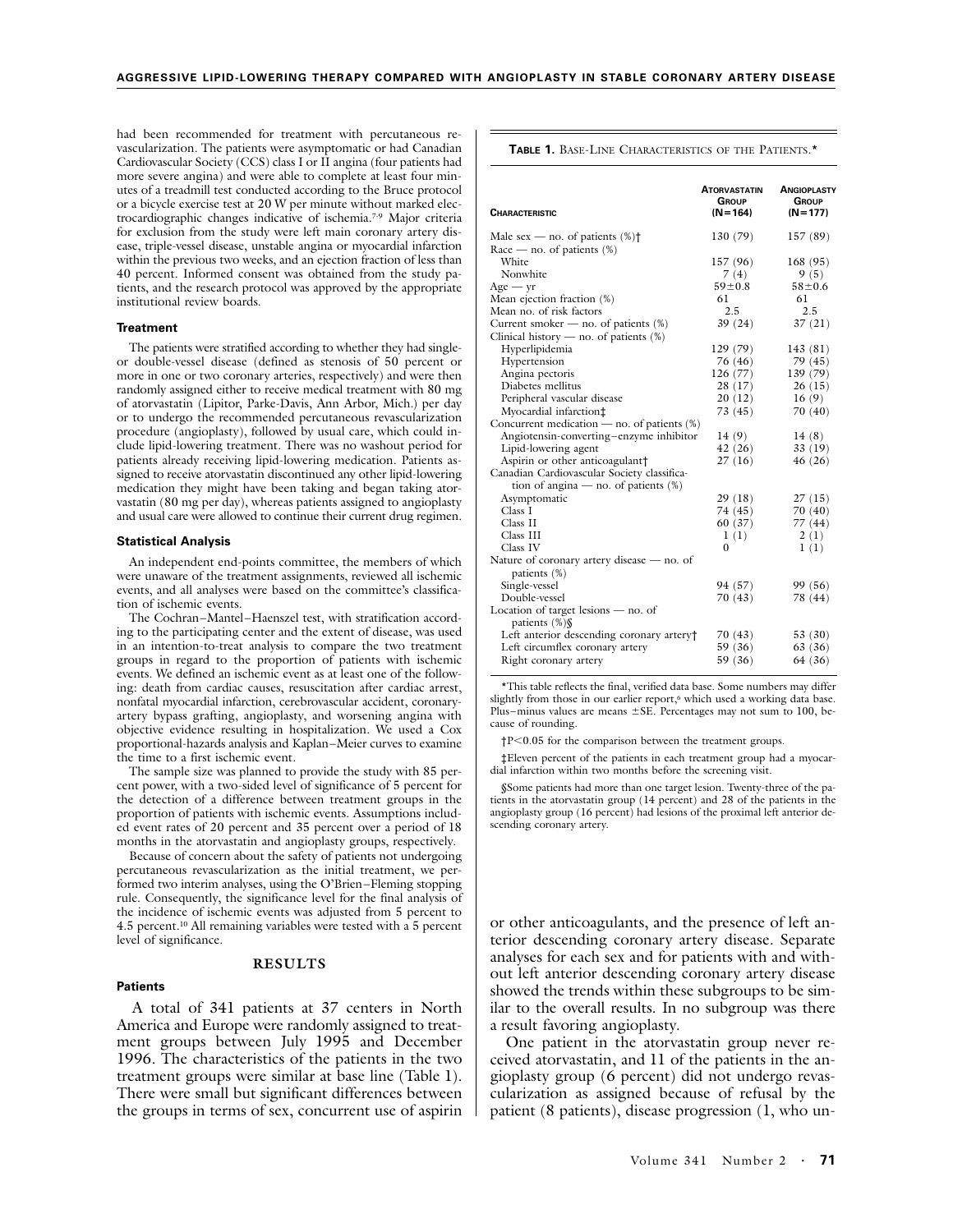derwent coronary-artery bypass grafting), regression of the lesion (1), and a procedure that was unsuccessful because of technical difficulty  $(1)$ ; these patients remained in the study. Four of the patients in the atorvastatin group (2 percent) and two of the patients in the angioplasty group (1 percent) withdrew from the study because of an adverse event (mild impotence in one patient in the atorvastatin group) or a decision by the patient (three patients in the atorvastatin group and two in the angioplasty group). In addition, eight of the patients in the atorvastatin group discontinued the study treatment (two because of elevations in the level of liver enzymes, five because of adverse events, and one because of a decision by the patient); these patients remained in the study. Overall, at least 95 percent of the patients were considered to be compliant with the atorvastatin regimen at each visit to the clinic. Follow-up information was collected on all patients at least 18 months after randomization; no patients were lost to follow-up.

Overall, 166 patients in the angioplasty group underwent the assigned procedure (with a total of 213 treated lesions). Concomitant stenting was used in 64 of the lesions, and atherectomy in 4. The mean percentages of stenosis in the target lesions before and after revascularization were 81 percent and 20 percent, respectively. The mean percentage of stenosis at base line in the atorvastatin group was 80 percent.

The patients' smoking status did not change throughout the study, whereas patients in both treatment groups made similar improvements in their eating and exercise habits.

## **Concurrent Medication**

At screening, 75 patients (22 percent) were taking medication that modifies lipid levels. In the angioplasty group, 130 patients (73 percent) received lipidlowering medication at some time during the study, of whom 125 (71 percent of the total group) received a statin (median dose, 20 mg per day), and 123 (69 percent) were receiving lipid-lowering medication at the end of the study. Atorvastatin received approval from U.S. and European regulatory authorities while the study was under way; as a result, 17 of the patients in the angioplasty group (10 percent) received prescriptions for atorvastatin (median dose, 20 mg per day). In the atorvastatin group, 153 patients (93 percent) continued to receive atorvastatin until the end of the study. During the study, aspirin was taken by 135 patients in the atorvastatin group (82 percent) and 158 in the angioplasty group (89 percent), although significantly more patients in the angioplasty group had been taking aspirin at base line.

### **Lipoprotein Levels**

The patients who were randomly assigned to receive atorvastatin had significantly lower levels of LDL cholesterol, total cholesterol, and triglycerides than

### **Ischemic Events**

Twenty-two of the patients in the atorvastatin group (13 percent) and  $37$  in the angioplasty group  $(21)$ percent) had ischemic events, a difference of 36 percent  $(P=0.048)$  (Table 2). Although this difference did not reach the level of significance as adjusted for interim analyses  $(P=0.045)$ , it did reach the conventional 5 percent level of significance. Twenty of the patients in the atorvastatin group (12 percent) underwent a revascularization procedure, either coronary-artery bypass grafting or percutaneous angioplasty, during the follow-up period, as compared with 29 of the patients in the angioplasty group (16 percent) who had a subsequent revascularization. Fourteen of the follow-up procedures in the angioplasty group (48 percent) involved the placement of at least one stent, whereas nine of the follow-up procedures in the atorvastatin group (41 percent) included stenting.

When the data on ischemic events were analyzed according to time, there was a greater difference between treatment groups after the first six months of treatment. Twelve of the patients in the atorvastatin group (7 percent) and 17 of the patients in the angioplasty group (10 percent) had a first event within six months after treatment was begun ( $P=0.45$ ). After the first six months, 10 patients in the atorvastatin group (6 percent) and 20 patients in the angioplasty group (11 percent) had a first event ( $P=0.09$ ).

Of the 23 patients in the atorvastatin group and the 28 patients in the angioplasty group who had a target lesion of the proximal left anterior descending coronary artery at base line (14 percent and 16 percent, respectively), 2 of the patients in the atorvastatin group (9 percent) had ischemic events, as compared with 7 of the patients in the angioplasty group (25 percent).

Treatment with atorvastatin, as compared with angioplasty, was associated with a significantly longer time to a first ischemic event  $(P=0.03)$  and with a reduction in risk of 36 percent (Fig. 2).

### **Angina**

At the end of the study, 67 patients in the atorvastatin group (41 percent) had an improvement in the CCS classification of angina symptoms, 78 (48 percent) had no change, and 19 (12 percent) had a deterioration. Of the patients in the angioplasty group, 95 (54 percent) had an improvement in the CCS classification, 70 (40 percent) had no change, and 12 (7 percent) had a deterioration. This difference between treatment groups significantly favored angioplasty (P=0.009 by the Cochran–Mantel–Haenszel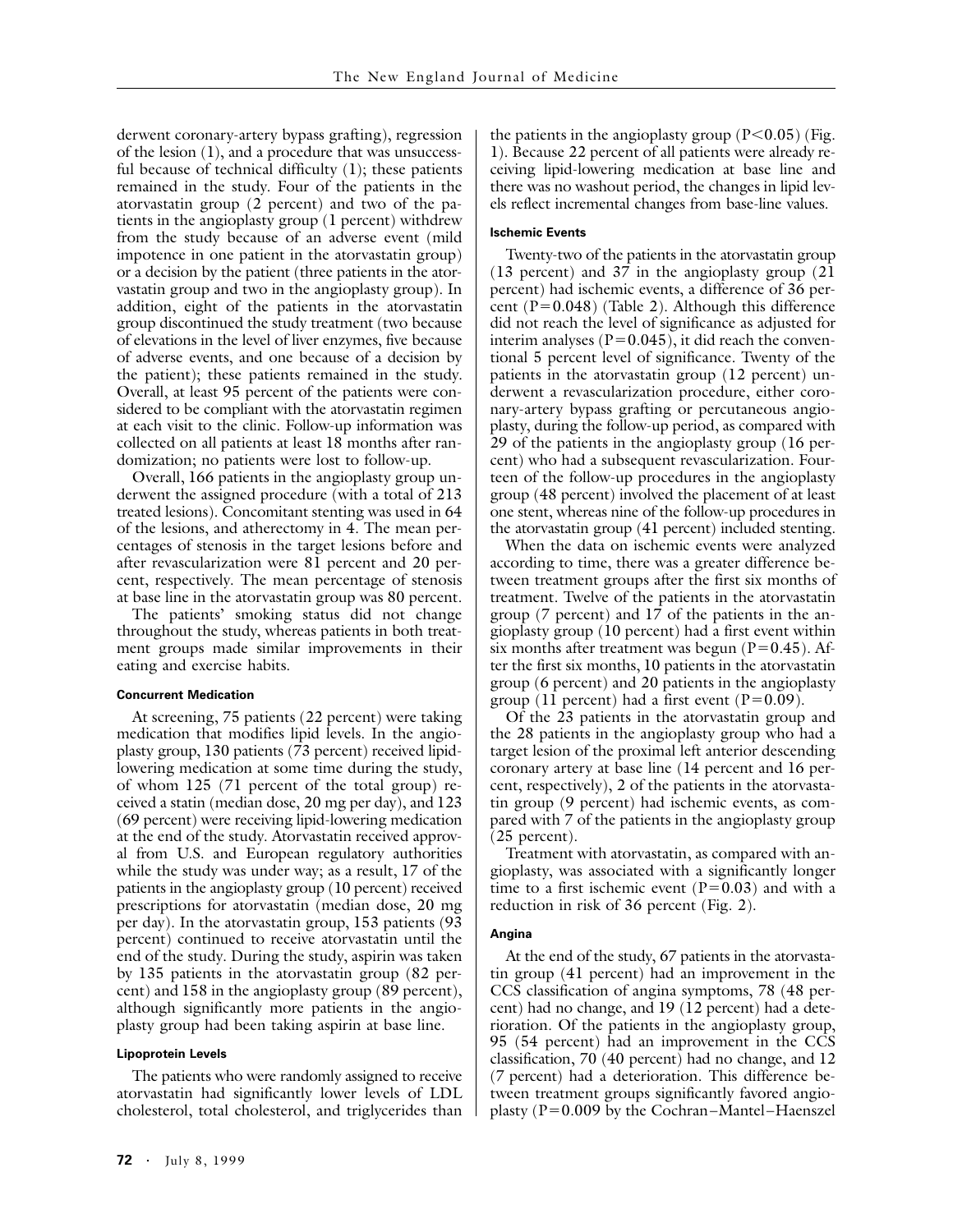

**Figure 1.** Changes in Lipoprotein Levels in the Atorvastatin Group and the Angioplasty Group. An asterisk denotes that the reduction was significantly different from that in the angioplasty group (P<0.05). To convert values for cholesterol to millimoles per liter, multiply by 0.02586. To convert values for triglycerides to millimoles per

| <b>ISCHEMIC EVENT</b>                                                                              | <b>ATORVASTATIN GROUP</b><br>$(N = 164)$ |                 | <b>ANGIOPLASTY GROUP</b><br>$(N = 177)$ |                 |
|----------------------------------------------------------------------------------------------------|------------------------------------------|-----------------|-----------------------------------------|-----------------|
|                                                                                                    | <b>NO. OF PATIENTS</b>                   | NO. OF          | <b>NO. OF PATIENTS</b>                  | NO. OF          |
|                                                                                                    | FOR WHOM THE                             | <b>PATTENTS</b> | FOR WHOM THE                            | <b>PATTENTS</b> |
|                                                                                                    | <b>EVENT WAS</b>                         | (%) with        | <b>EVENT WAS</b>                        | $(\%)$ with     |
|                                                                                                    | THE FIRST                                | THE EVENT       | THE FIRST                               | THE EVENT*      |
| Death from cardiac causes                                                                          | 1                                        | 1(0.6)          | ı                                       | 1(0.6)          |
| Resuscitation after cardiac arrest                                                                 | $\Omega$                                 | $\Omega$        | $\Omega$                                | $\Omega$        |
| Nonfatal myocardial infarction                                                                     | $\overline{c}$                           | 4(2.4)          | 4                                       | 5(2.8)          |
| Cerebrovascular accident                                                                           | $\Omega$                                 | $\Omega$        | $\Omega$                                | $\Omega$        |
| Coronary-artery bypass grafting                                                                    | $\mathbf{0}$                             | 2(1.2)          | 3                                       | 9(5.1)          |
| Angioplasty as an event                                                                            | 9                                        | 18(11.0)        | 5                                       | 21(11.9)        |
| Worsening angina with objective<br>evidence of myocardial ischemia<br>resulting in hospitalization | 10                                       | 11(6.7)         | 24                                      | 25(14.1)        |
| Any ischemic event                                                                                 |                                          | 22(13.4)        |                                         | 37(20.9)        |

**TABLE 2.** OCCURRENCE OF ISCHEMIC EVENTS ACCORDING TO TREATMENT GROUP.

\*Twenty-nine of the patients in the angioplasty group underwent a revascularization procedure after the assigned angioplasty. One of the patients in the angioplasty group underwent both coronaryartery bypass grafting and angioplasty.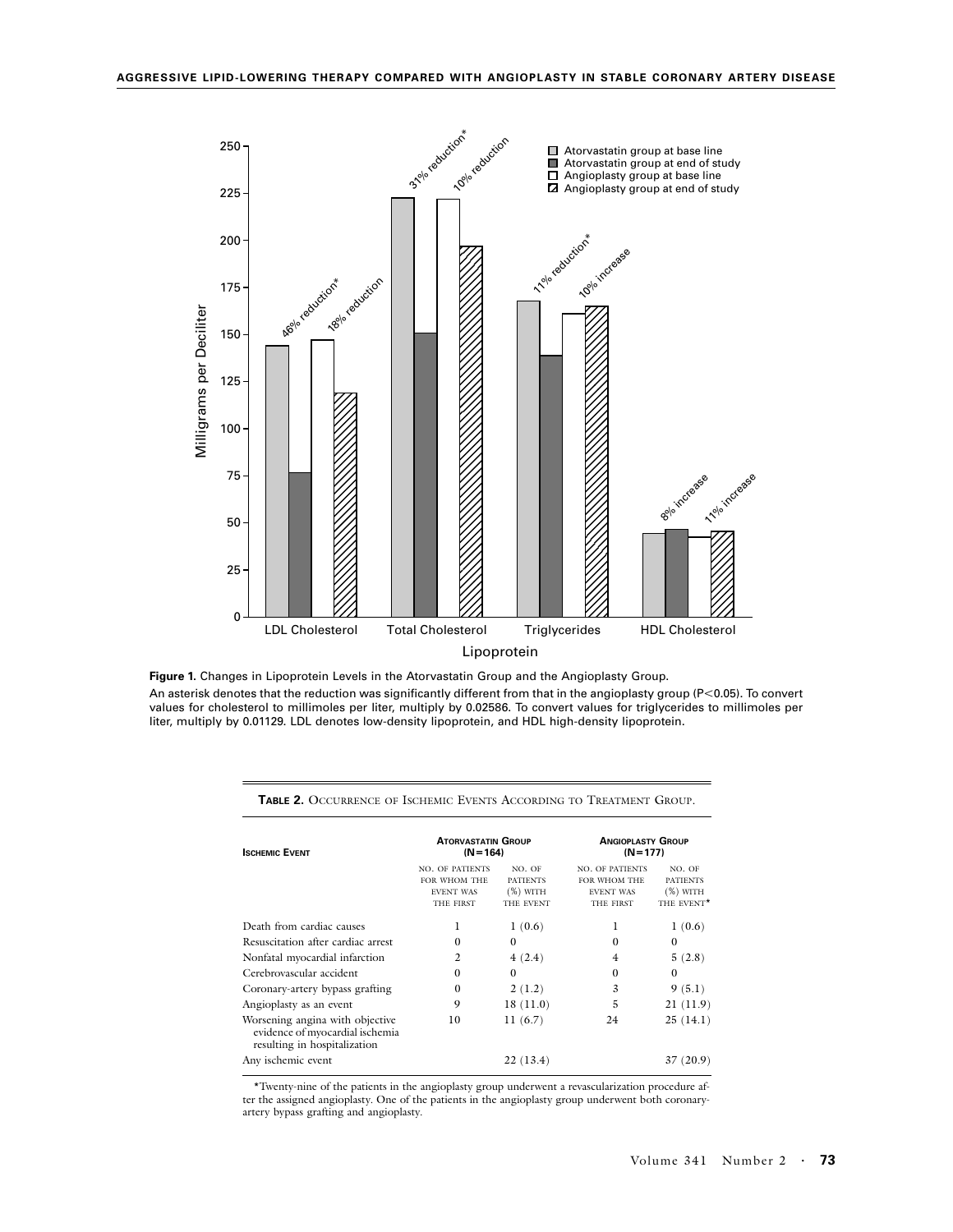

**Figure 2.** Cumulative Incidence of First Ischemic Events. The time to an ischemic event was significantly longer in the atorvastatin group (P=0.03), and the risk reduction was 36 percent (95 percent confidence interval, 5 to 67 percent).

| <b>TABLE 3.</b> USE OF ANTIANGINAL MEDICATION AT BASE LINE |
|------------------------------------------------------------|
| AND AT THE END OF THE STUDY.                               |

| <b>ANTIANGINAL MEDICATION</b> | <b>ATORVASTATIN</b><br>GROUP $(N=164)$ | <b>ANGIOPI ASTV</b><br>GROUP $(N=177)$ |  |  |
|-------------------------------|----------------------------------------|----------------------------------------|--|--|
|                               |                                        | no. of patients (%)                    |  |  |
| Base line                     |                                        |                                        |  |  |
| Beta-blockers                 | 101(62)                                | 122(69)                                |  |  |
| <b>Nitrates</b>               | 93 (57)                                | 101(57)                                |  |  |
| Calcium-channel blockers      | 76 (46)                                | 78 (44)                                |  |  |
| Any type                      | 147 (90)                               | 164(93)                                |  |  |
| End of study                  |                                        |                                        |  |  |
| Beta-blockers                 | 98 (60)                                | 108(61)                                |  |  |
| <b>Nitrates</b>               | 98 (60)                                | 88 (50)                                |  |  |
| Calcium-channel blockers      | 80 (49)                                | 78 (44)                                |  |  |
| Any type                      | 147 (90)                               | 159.<br>(90)                           |  |  |

test). However, this outcome variable was the only one not reviewed by the end-points committee.

The percentage of patients receiving antianginal medication was similar in the treatment groups both at base line and at the end of the study, although in many cases the nitrates prescribed were only nitroglycerin to be taken as needed (Table 3). More patients started to use or increased their doses of antianginal medications in the angioplasty group (18 percent) than in the atorvastatin group (8 percent), and fewer patients stopped using antianginal medications or decreased their doses in the angioplasty group (16 percent) than in the atorvastatin group (21 percent).

At base line, 25 percent of the patients in the atorvastatin group and 24 percent of the patients in the angioplasty group were receiving two antianginal drugs, and 15 percent and 12 percent, respectively, were receiving three. At the end of the study, 24 percent of each group were receiving two antianginal drugs, and 12 percent and 13 percent, respectively, were receiving three.

## **Quality of Life**

The patients' quality of life was assessed at base line and at 6 and 18 months after randomization with use of the 36-item Medical Outcomes Study Short-Form General Health Survey.11,12 Both treatment groups had a mean increase in the summary scores for physical and mental health at both the 6-month and 18-month assessments, denoting an improvement in the quality of life from base line. Mean increases in scores ranged from 2.9 to 6.3; the increases were slightly larger in the angioplasty group. Given the variability and the small sample, we could not determine any differences between the two groups in terms of quality of life.

## **Safety**

The adverse events reported were similar in the two treatment groups. Seventeen of the patients in the atorvastatin group (10 percent) reported serious adverse events, none of which were considered to be related to atorvastatin therapy. In 13 patients, the serious events led to, or resulted from, diagnostic or surgical procedures (colectomy [2 patients], cholecystectomy [2 patients], gastrectomy, appendectomy [2 patients], dilation and curettage, placement of hip screws, repair of a right femoral artery, magnetic resonance imaging and radiography of the femur, pacemaker implantation, and electrophysiologic study of an implanted pacemaker). The other four patients had bronchopneumonia; abdominal pain, constipation, and atypical chest pain; a urinary tract infection and prostate cancer; and rheumatoid arthritis.

Twenty-eight of the patients in the angioplasty group (16 percent) had serious adverse events. Six of these patients (21 percent) had events that were considered to be related to the angioplasty procedure (thrombosis at the access site, dissection, arteriovenous fistula, coronary occlusion, occlusion of iliac stenosis, and femoral hematoma). Four of the patients in the atorvastatin group (2 percent) had persistent, clinically important elevations in the level of aspartate or alanine aminotransferase (defined as a level that was more than three times the upper limit of normal). No patient in either treatment group had persistent, clinically important elevations in the creatine kinase level (defined as a level that was more than 10 times the upper limit of normal). Seven cancers were diagnosed during the study: three in patients in the atorvastatin group and four in patients in the angioplasty group.

# **DISCUSSION**

Our study suggests that aggressive lowering of LDL cholesterol levels with atorvastatin (to a mean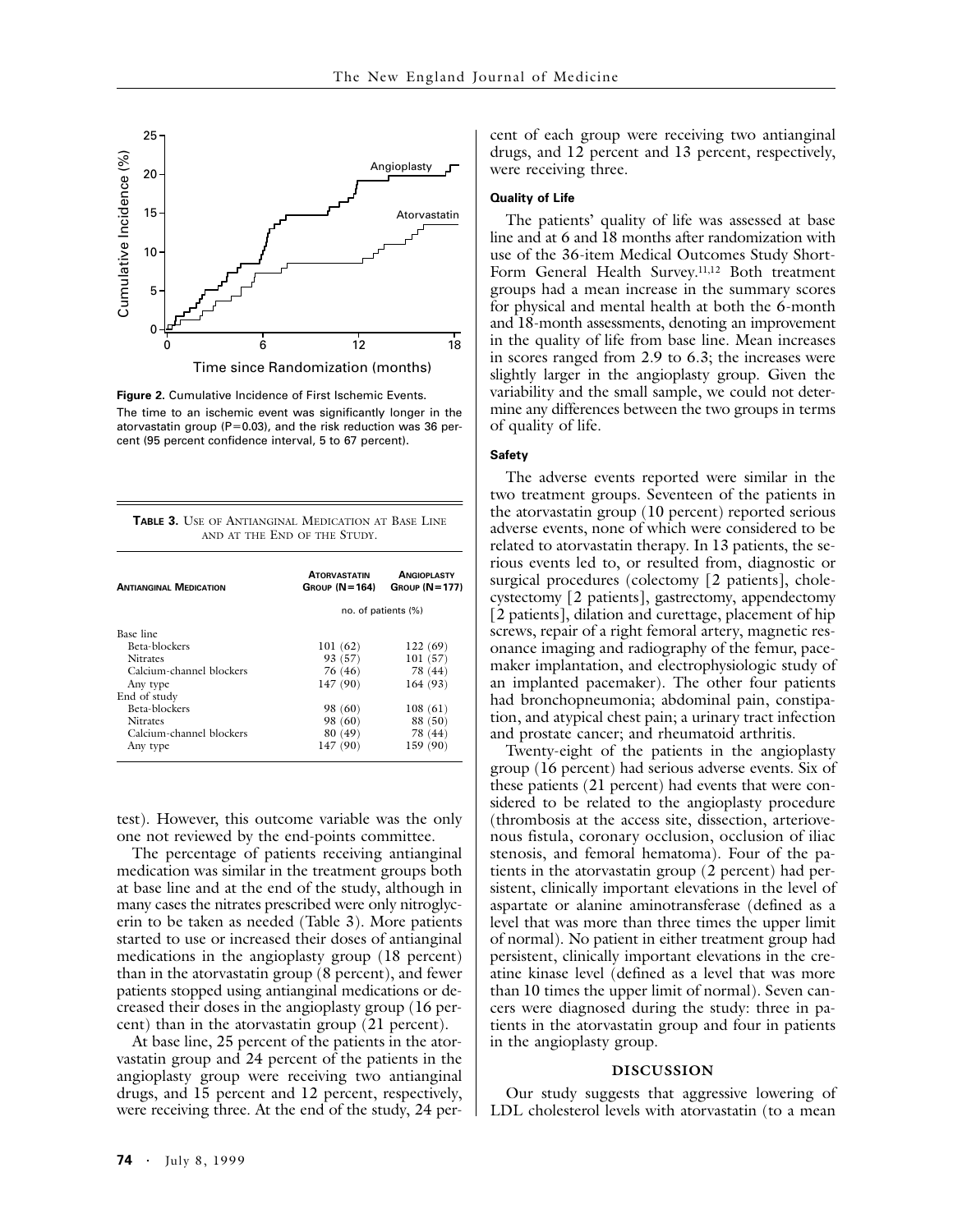level of 77 mg per deciliter in our study group) is at least as effective as angioplasty followed by usual care (which reduced the LDL cholesterol level to 119 mg per deciliter in our study) in reducing the incidence of ischemic events in low-risk patients who have been referred for revascularization.

We found a 36 percent lower incidence of ischemic events over a period of 18 months in patients treated with atorvastatin as compared with angioplasty followed by usual medical care. This result narrowly missed the level of significance as adjusted for interim analyses. Nonetheless, our findings are important. This is particularly true given the significantly longer time to a first ischemic event in the patients treated with atorvastatin than in those who underwent angioplasty (Fig. 2). Most angioplastyrelated events and restenoses occur within six months after revascularization. However, in this study, 20 of the patients in the angioplasty group (11 percent) had a first ischemic event after six months, as compared with 10 of the patients in the atorvastatin group (6 percent). The greater difference in the incidence of ischemic events after the first six months (Fig. 2) suggests that the chief explanation for the difference in the occurrence of ischemic events is the effect of the lowering of lipid levels with atorvastatin. In previous trials, lipid-lowering treatment has been shown to have a beneficial effect only after six or more months.4,5 This finding is supported by the Kaplan– Meier analysis (the time to the first ischemic event) in the present study, which showed a greater divergence between the two treatment groups after six months. Although it is possible that many ischemic events that occurred after six months among patients in the angioplasty group could have been related to complications of angioplasty, an analysis of individual angiograms indicated that restenosis could account for only a small percentage of the events. This finding suggests a delayed effect of lipid lowering, possibly due to an improvement in endothelial function (vasomotor tone).

Major coronary events were infrequent in both treatment groups; their incidence was only 2 percent per year. Fewer patients in the atorvastatin group than in the angioplasty group were hospitalized with worsening angina and objective evidence of myocardial ischemia (11 vs. 25), and fewer patients in the atorvastatin group underwent bypass surgery or angioplasty during follow-up (20 vs. 29). Of the patients randomly assigned to receive atorvastatin, 87 percent continued to receive medical therapy without having an ischemic event during 18 months of followup. As in previous trials comparing medical therapy with angioplasty, there was a small but significant improvement in the CCS angina class in patients randomly assigned to undergo angioplasty,<sup>1-3</sup> albeit with an increase in antianginal treatment. However, this improvement in the severity of angina among patients in the angioplasty group was more than offset by the reduction in ischemic events and the longer time to a first event among patients in the atorvastatin group.

The 46 percent reduction in the LDL cholesterol level, to a mean level of 77 mg per deciliter, with the use of atorvastatin in this study was not associated with an increase in adverse events. The adverse events reported were similar in the two treatment groups, and only four of the patients in the atorvastatin group (2 percent) had persistently elevated aspartate or alanine aminotransferase levels.

It is unlikely that a longer follow-up period would have shown a benefit of angioplasty in comparison with medical treatment. Serial angiographic studies have shown that myocardial infarction occurs most often in lesions that originally appear to be hemodynamically unimportant and that would therefore not be subject to angioplasty.13 Thus, we postulate that the aggressive lowering of lipid levels is more likely than angioplasty of high-grade lesions to prevent further progression of these minimal coronary-artery lesions and thereby prevent plaque rupture.14 In cholesterol-lowering trials, there was little benefit of medical treatment over placebo in the first two years of treatment, and outcome curves began to diverge after this time.4,5 It could thus be argued that longer follow-up in our study might further favor medical treatment with atorvastatin.

Our results do not provide evidence in regard to the value of angioplasty in patients who have severe symptoms and whose quality of life has been severely affected or in high-risk patients with left ventricular dysfunction, left main coronary artery disease, or triple-vessel disease or in patients with angina pectoris who have less exercise tolerance. However, one might anticipate that aggressive lowering of lipid levels would complement angioplasty in such patients, particularly by stabilizing untreated lesions.

Until the results of additional long-term trials in a larger number of patients are available, aggressive lipid lowering with atorvastatin appears to be as safe and as effective as angioplasty and usual care in reducing the incidence of ischemic events. Moreover, it appears that in patients with relatively normal left ventricular function who do not have severe symptoms, an initial strategy of aggressive lipid lowering with atorvastatin may reduce the likelihood of ischemic events and thereby delay or prevent the need for revascularization. If at any time symptoms worsen or exercise performance deteriorates to the extent that it interferes with the quality of life, patients may elect to undergo revascularization without any apparent penalty for their initial decision.

Supported by a grant from Parke-Davis Pharmaceutical Research, a division of Warner-Lambert Company.

Drs. Pitt, Waters, and Brown are consultants to Parke-Davis. Ms. Shurzinske and Dr. McCormick are employees and stockholders of Parke-Davis.